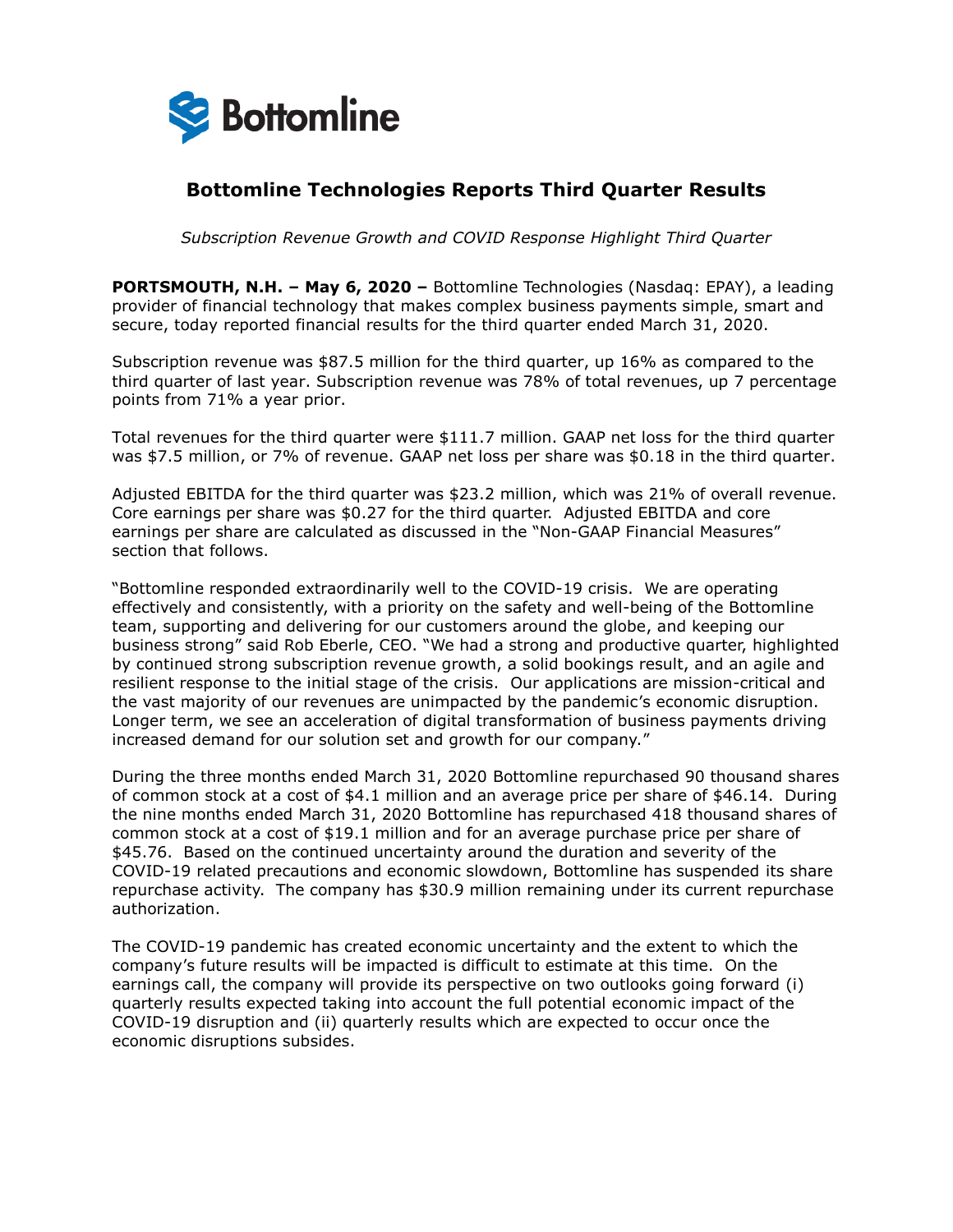# **Third Quarter Customer Highlights**

- To help banks address the extraordinary volumes and demands of the Payroll Protection Program at a time when access to physical branches is limited, Bottomline repurposed its online account opening capability to offer banks a technology platform for simplified loan origination, specifically tailored to the U.S. Small Business Administration (SBA) application requirements. This platform was made available free of cost to any bank that needed it. To date Bottomline has processed over \$120 million in loan applications for 1,800 small business applicants.
- 25 organizations selected Paymode-X to automate their AP processes, with clients spanning a wide variety of industries such as property management, healthcare, higher education, and public administration.
- 2 banks selected Bottomline's banking solutions platforms to help them compete and grow their corporate and business banking franchises through our innovative and intelligent engagement solution.
- 3 new customers, including Gray Insurance Company, chose Bottomline's legal spend management solutions to automate, manage and control their legal spend. 11 other customers, including a top 10 AM Best P&C insurer expanded their Bottomline relationships.
- A major global supplier of plastic and fiber products signed on for Bottomline's connectivity and sanction screening solutions.
- ACCA, a global professional accountancy body, turned to Bottomline for a single payment processing solution to support global payments, streamline bank access, and integrate with multiple back-office systems.

# **Third Quarter Strategic Corporate Highlights**

- The company's DB IQ Insights earned the Overall Most Innovative award at the 2020 Barlow Research Monarch Innovation Awards. Insights provides commercial banks with a unique capability to understand and quickly unlock value from the data and online actions of their customers.
- Announced the availability of Bottomline's Payments and Cash Management (PCM) 3.11, which enables corporations to streamline their payments and aggregate balance and transaction reporting information across all their banking relationships.
- The company's PTX Secure Payments received the Best Security and Anti-Fraud Development award at the UK Cards and Payments Awards. It also received the FinTech Breakthrough Award for Best Financial Transaction Security Platform. The multi-layered solution safeguards customers from external and internal payment fraud.
- The company earned a Bronze Stevie Award for 2020 Best Use of Technology in Customer Service, a prestigious recognition given the hundreds of innovative technologies considered.
- Bottomline partnered with five other organizations to support a successful pilot of a request to pay messaging service from Pay.UK. Request to pay is a new, flexible way to settle transactions between businesses by providing payers the ability to more directly communicate with the biller.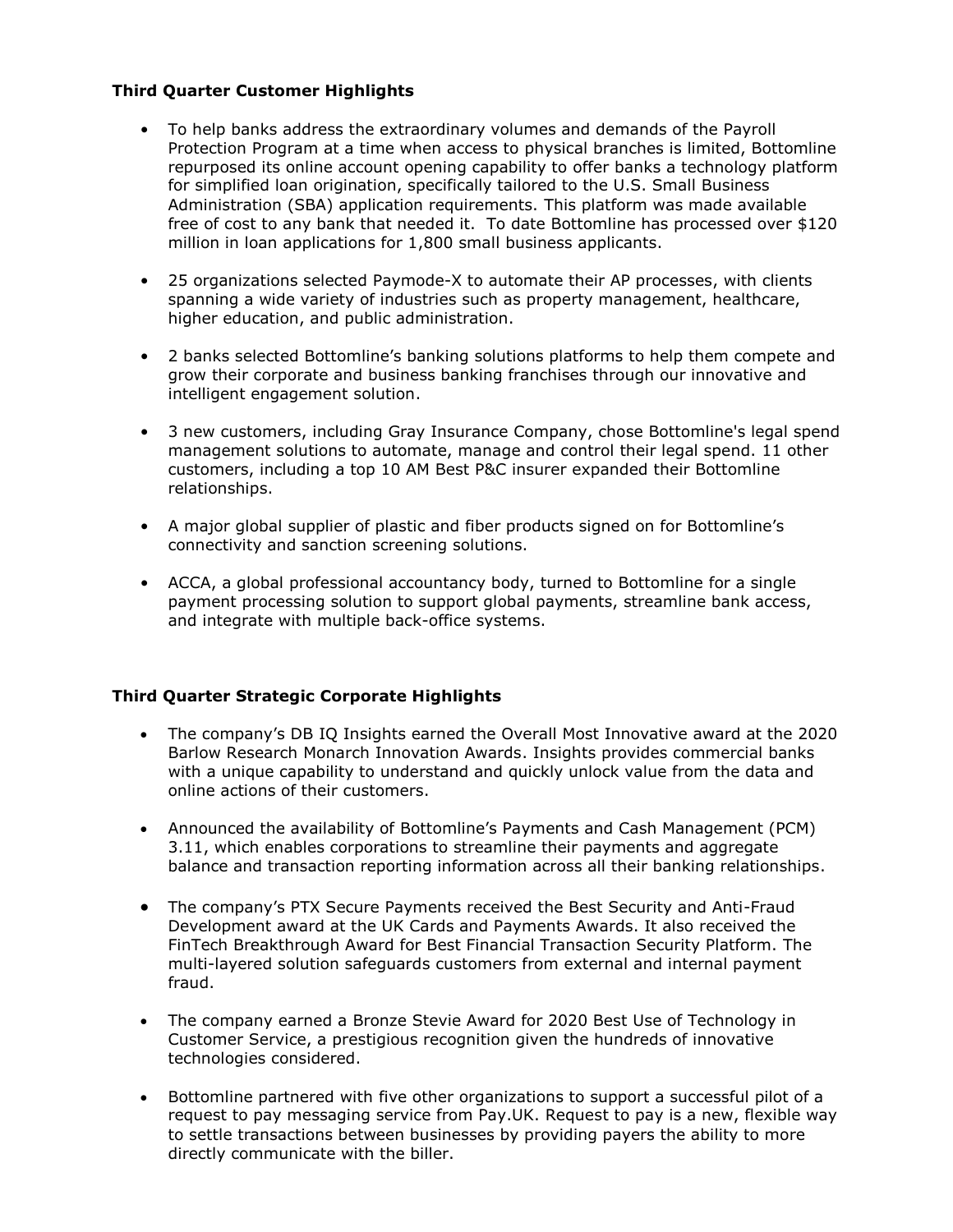# **Non-GAAP Financial Measures**

We have presented supplemental non-GAAP financial measures as part of this earnings release. We believe that these supplemental non-GAAP financial measures are useful to investors because they allow for an evaluation of the company with a focus on the performance of its core operations, including more meaningful comparisons of financial results to historical periods and to the financial results of less acquisitive peer and competitor companies. Core net income, core earnings per share, constant currency information, adjusted EBITDA and adjusted EBITDA as a percent of revenue are all non-GAAP financial measures.

Core net income and core earnings per share exclude certain items, specifically amortization of acquisition related intangible assets, stock-based compensation, acquisition and integration-related expenses, restructuring related costs, minimum pension liability adjustments, amortization of debt issuance costs, global enterprise resource planning (ERP) system implementation and other costs and other non-core or nonrecurring benefits or expenses that may arise from time to time.

Acquisition and integration-related expenses include legal and professional fees and other direct transaction costs associated with business and asset acquisitions, costs associated with integrating acquired businesses, including costs for transitional employees or services and integration related professional services costs and other incremental charges we incur as a direct result of acquisition and integration efforts. Global ERP system implementation and other costs relate to direct and incremental costs incurred in connection with our multiphase implementation of a new, global ERP solution and the related technology infrastructure and costs related to our implementation of the new revenue recognition standard under US GAAP.

Periodically, such as in periods that include significant foreign currency volatility, we present certain metrics on a "constant currency" basis, to show the impact of period to period results normalized for the impact of foreign currency rate changes. We calculate constant currency information by translating prior period financial results using current period foreign exchange rates.

Adjusted EBITDA and adjusted EBITDA as a percent of revenue represent our GAAP net income or loss, adjusted for charges related to interest expense, income taxes, depreciation and amortization and other charges as noted in the reconciliation that follows.

Our executive management team uses these same non-GAAP financial measures internally to assess the ongoing performance of the company. The same non-GAAP information is used for corporate planning purposes, including the preparation of operating budgets and in communications with our board of directors with respect to our core financial performance. Since this information is not a GAAP measurement of financial performance, there are material limitations to its usefulness on a stand-alone basis, including the lack of comparability of this presentation to the GAAP financial results of other companies. This non-GAAP financial information should not be considered in isolation from, or as a substitute for, our financial results presented in accordance with GAAP.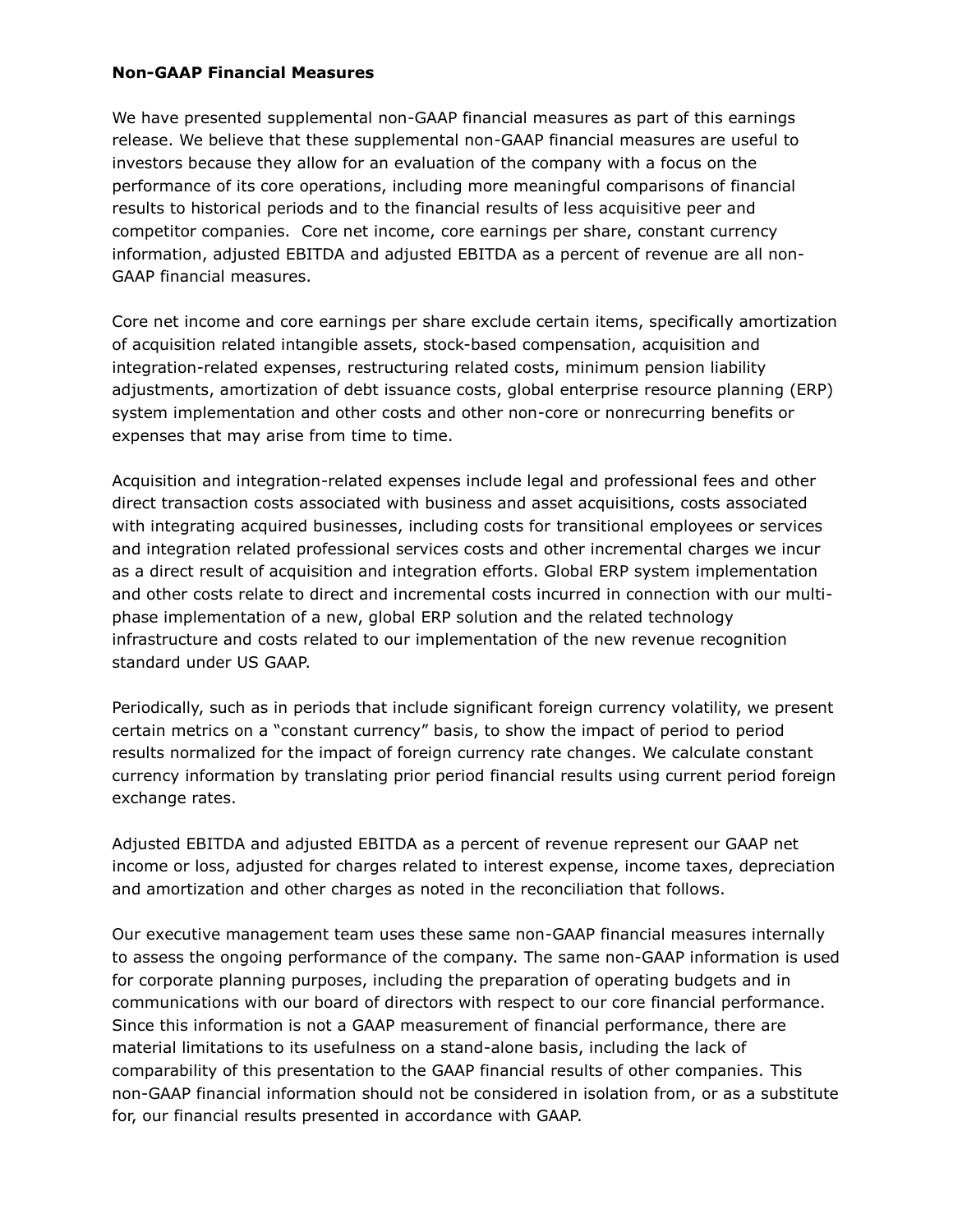# **Non-GAAP Financial Measures (Continued)**

### Reconciliation of Core Net Income

A reconciliation of core net income to GAAP net (loss) income for the three and nine months ended March 31, 2020 and 2019 is as follows:

|                                                       | <b>Three Months Ended</b><br>March 31, |              |                |         | <b>Nine Months Ended</b><br>March 31, |         |    |          |  |  |  |  |  |  |  |  |  |  |  |  |  |  |  |  |  |  |  |  |  |  |  |  |  |  |  |  |  |  |  |  |  |  |  |  |  |  |  |  |  |  |  |      |  |      |
|-------------------------------------------------------|----------------------------------------|--------------|----------------|---------|---------------------------------------|---------|----|----------|--|--|--|--|--|--|--|--|--|--|--|--|--|--|--|--|--|--|--|--|--|--|--|--|--|--|--|--|--|--|--|--|--|--|--|--|--|--|--|--|--|--|--|------|--|------|
|                                                       |                                        | 2020         |                |         |                                       |         |    | 2019     |  |  |  |  |  |  |  |  |  |  |  |  |  |  |  |  |  |  |  |  |  |  |  |  |  |  |  |  |  |  |  |  |  |  |  |  |  |  |  |  |  |  |  | 2020 |  | 2019 |
|                                                       |                                        |              | (in thousands) |         |                                       |         |    |          |  |  |  |  |  |  |  |  |  |  |  |  |  |  |  |  |  |  |  |  |  |  |  |  |  |  |  |  |  |  |  |  |  |  |  |  |  |  |  |  |  |  |  |      |  |      |
| GAAP net (loss) income                                | \$                                     | $(7,468)$ \$ |                | 824     | \$                                    | (6,226) | \$ | 5,875    |  |  |  |  |  |  |  |  |  |  |  |  |  |  |  |  |  |  |  |  |  |  |  |  |  |  |  |  |  |  |  |  |  |  |  |  |  |  |  |  |  |  |  |      |  |      |
| Amortization of acquisition-related intangible assets |                                        | 5,121        |                | 5,230   |                                       | 15,284  |    | 15,809   |  |  |  |  |  |  |  |  |  |  |  |  |  |  |  |  |  |  |  |  |  |  |  |  |  |  |  |  |  |  |  |  |  |  |  |  |  |  |  |  |  |  |  |      |  |      |
| Stock-based compensation plan expense                 |                                        | 9,289        |                | 10,015  |                                       | 31,298  |    | 31,906   |  |  |  |  |  |  |  |  |  |  |  |  |  |  |  |  |  |  |  |  |  |  |  |  |  |  |  |  |  |  |  |  |  |  |  |  |  |  |  |  |  |  |  |      |  |      |
| Acquisition and integration-related expenses          |                                        | 986          |                | 1,373   |                                       | 4,640   |    | 2,966    |  |  |  |  |  |  |  |  |  |  |  |  |  |  |  |  |  |  |  |  |  |  |  |  |  |  |  |  |  |  |  |  |  |  |  |  |  |  |  |  |  |  |  |      |  |      |
| Restructuring expense                                 |                                        | 730          |                | 1,332   |                                       | 939     |    | 1,963    |  |  |  |  |  |  |  |  |  |  |  |  |  |  |  |  |  |  |  |  |  |  |  |  |  |  |  |  |  |  |  |  |  |  |  |  |  |  |  |  |  |  |  |      |  |      |
| Minimum pension liability adjustments                 |                                        | 50           |                | (93)    |                                       | 140     |    | (248)    |  |  |  |  |  |  |  |  |  |  |  |  |  |  |  |  |  |  |  |  |  |  |  |  |  |  |  |  |  |  |  |  |  |  |  |  |  |  |  |  |  |  |  |      |  |      |
| Amortization of debt issuance costs                   |                                        | 103          |                | 103     |                                       | 310     |    | 311      |  |  |  |  |  |  |  |  |  |  |  |  |  |  |  |  |  |  |  |  |  |  |  |  |  |  |  |  |  |  |  |  |  |  |  |  |  |  |  |  |  |  |  |      |  |      |
| Global ERP system implementation and other costs      |                                        | 61           |                | 557     |                                       | 485     |    | 3,110    |  |  |  |  |  |  |  |  |  |  |  |  |  |  |  |  |  |  |  |  |  |  |  |  |  |  |  |  |  |  |  |  |  |  |  |  |  |  |  |  |  |  |  |      |  |      |
| Other non-core benefit                                |                                        |              |                |         |                                       | (10)    |    | (237)    |  |  |  |  |  |  |  |  |  |  |  |  |  |  |  |  |  |  |  |  |  |  |  |  |  |  |  |  |  |  |  |  |  |  |  |  |  |  |  |  |  |  |  |      |  |      |
| Tax effects on non-GAAP income                        |                                        | 2,675        |                | (5,685) |                                       | (8,877) |    | (19,661) |  |  |  |  |  |  |  |  |  |  |  |  |  |  |  |  |  |  |  |  |  |  |  |  |  |  |  |  |  |  |  |  |  |  |  |  |  |  |  |  |  |  |  |      |  |      |
| Core net income                                       |                                        | 11,547       | S.             | 13,656  |                                       | 37,983  |    | 41,794   |  |  |  |  |  |  |  |  |  |  |  |  |  |  |  |  |  |  |  |  |  |  |  |  |  |  |  |  |  |  |  |  |  |  |  |  |  |  |  |  |  |  |  |      |  |      |

# Reconciliation of Diluted Core Earnings per Share

A reconciliation of our diluted core earnings per share to our GAAP diluted net (loss) income per share for the three and nine months ended March 31, 2020 and 2019 is as follows:

|                                                       | <b>Three Months Ended</b><br>March 31, |             |  | <b>Nine Months Ended</b><br>March 31, |    |             |  |        |
|-------------------------------------------------------|----------------------------------------|-------------|--|---------------------------------------|----|-------------|--|--------|
|                                                       |                                        | 2020        |  | 2019                                  |    | 2020        |  | 2019   |
| GAAP diluted net (loss) income per share              | \$                                     | $(0.18)$ \$ |  | 0.02                                  | \$ | $(0.15)$ \$ |  | 0.14   |
| Plus:                                                 |                                        |             |  |                                       |    |             |  |        |
| Amortization of acquisition-related intangible assets |                                        | 0.12        |  | 0.13                                  |    | 0.36        |  | 0.38   |
| Stock-based compensation plan expense                 |                                        | 0.22        |  | 0.25                                  |    | 0.75        |  | 0.77   |
| Acquisition and integration-related expenses          |                                        | 0.03        |  | 0.03                                  |    | 0.11        |  | 0.07   |
| Restructuring expense                                 |                                        | 0.02        |  | 0.03                                  |    | 0.02        |  | 0.05   |
| Global ERP system implementation and other costs      |                                        |             |  | 0.01                                  |    | 0.01        |  | 0.07   |
| Other non-core benefit                                |                                        |             |  |                                       |    |             |  | (0.01) |
| Minimum pension liability adjustments                 |                                        |             |  |                                       |    |             |  | (0.01) |
| Amortization of debt issuance and debt discount costs |                                        |             |  |                                       |    | 0.01        |  | 0.01   |
| Tax effects on non-GAAP income                        |                                        | 0.06        |  | (0.14)                                |    | (0.21)      |  | (0.47) |
| Diluted core earnings per share                       |                                        | 0.27        |  | 0.33                                  |    | 0.90        |  | 1.00   |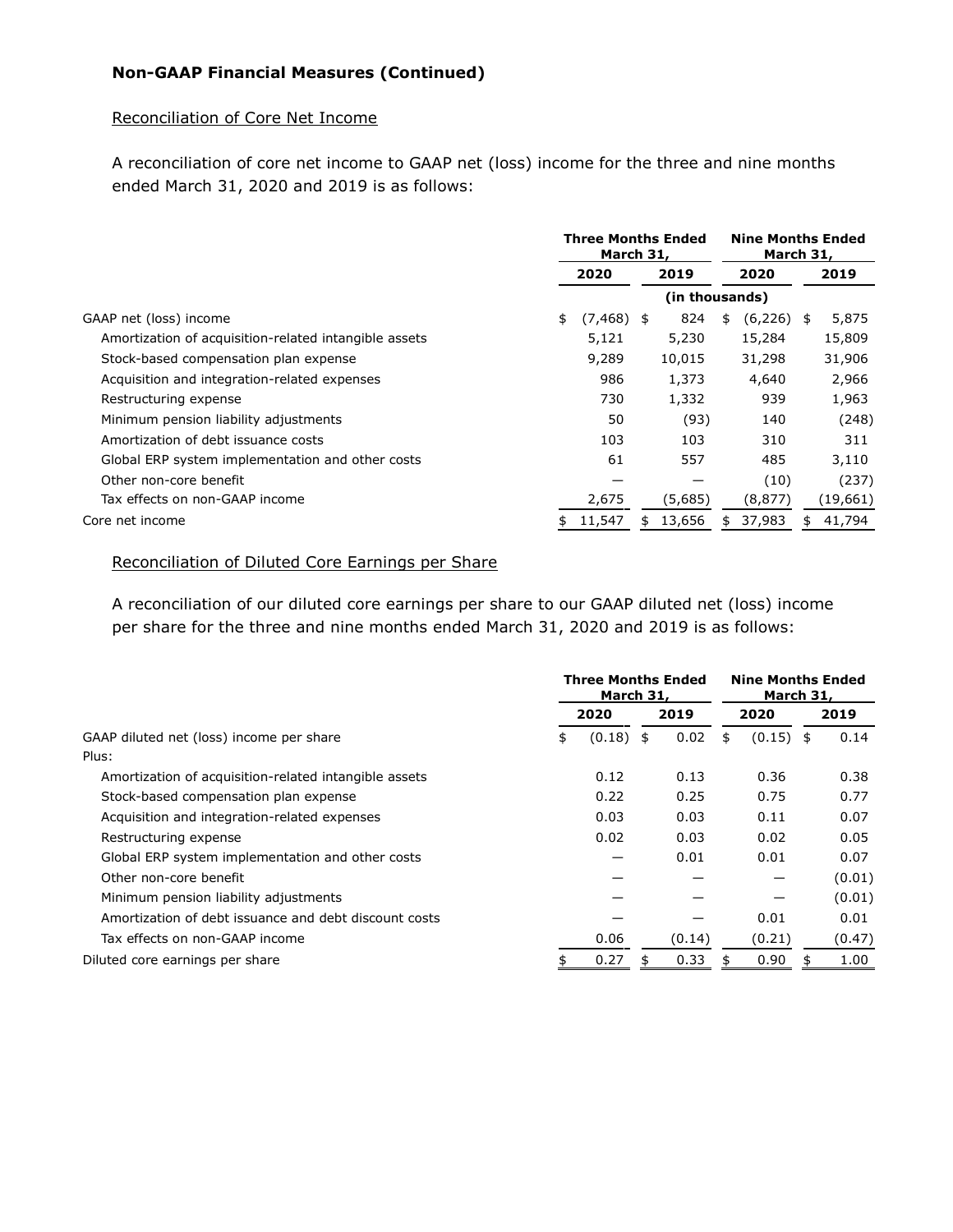# **Non-GAAP Financial Measures (Continued)**

A reconciliation of our non-GAAP weighted average shares used in computing diluted core earnings per share to our GAAP weighted average shares used in computing basic and diluted net (loss) income per share for the three and nine months ended March 31, 2020 and 2019 is as follows:

|                                                                                                                                                                                                    |              | <b>Three Months Ended</b> | March 31, |                | <b>Nine Months Ended</b> | March 31, |        |
|----------------------------------------------------------------------------------------------------------------------------------------------------------------------------------------------------|--------------|---------------------------|-----------|----------------|--------------------------|-----------|--------|
|                                                                                                                                                                                                    | 2020<br>2019 |                           |           | 2020           |                          | 2019      |        |
|                                                                                                                                                                                                    |              |                           |           | (in thousands) |                          |           |        |
| Numerator:                                                                                                                                                                                         |              |                           |           |                |                          |           |        |
| Core net income                                                                                                                                                                                    | \$           | 11,547                    | \$        | 13,656         | \$<br>37,983             | \$        | 41,794 |
| Denominator:                                                                                                                                                                                       |              |                           |           |                |                          |           |        |
| Weighted average shares used in computing basic net<br>(loss) income per share for GAAP                                                                                                            |              | 41,823                    |           | 40,911         | 41,668                   |           | 40,412 |
| Impact of dilutive securities (shares related to conversion<br>feature on convertible senior notes, stock options,<br>warrants, restricted stock awards and employee stock<br>purchase plan) $(1)$ |              | 397                       |           | 714            | 350                      |           | 1,238  |
| Weighted average shares used in computing diluted core                                                                                                                                             |              | 42,220                    |           | 41,625         | 42,018                   |           | 41,650 |
| earnings per share                                                                                                                                                                                 |              |                           |           |                |                          |           |        |

 $(1)$  These securities are dilutive on a GAAP basis in periods where we report GAAP net income. These securities are anti-dilutive on a GAAP basis in periods where we report GAAP net loss.

#### Reconciliation of Adjusted EBITDA

A reconciliation of our adjusted EBITDA to our GAAP net (loss) income for the three and nine months ended March 31, 2020 and 2019 is as follows:

|                                                       | <b>Three Months Ended</b><br>March 31, |    |         |    | <b>Nine Months Ended</b><br>March 31, |    |          |  |  |  |  |  |  |  |  |  |  |  |  |  |  |  |  |  |  |  |  |  |  |  |      |  |      |
|-------------------------------------------------------|----------------------------------------|----|---------|----|---------------------------------------|----|----------|--|--|--|--|--|--|--|--|--|--|--|--|--|--|--|--|--|--|--|--|--|--|--|------|--|------|
|                                                       | 2020                                   |    | 2019    |    |                                       |    |          |  |  |  |  |  |  |  |  |  |  |  |  |  |  |  |  |  |  |  |  |  |  |  | 2020 |  | 2019 |
|                                                       | (in thousands)                         |    |         |    |                                       |    |          |  |  |  |  |  |  |  |  |  |  |  |  |  |  |  |  |  |  |  |  |  |  |  |      |  |      |
| GAAP net (loss) income                                | \$<br>$(7, 468)$ \$                    |    | 824     | \$ | (6, 226)                              | \$ | 5,875    |  |  |  |  |  |  |  |  |  |  |  |  |  |  |  |  |  |  |  |  |  |  |  |      |  |      |
| Adjustments:                                          |                                        |    |         |    |                                       |    |          |  |  |  |  |  |  |  |  |  |  |  |  |  |  |  |  |  |  |  |  |  |  |  |      |  |      |
| Other expense, net of pension adjustments             | 1,237                                  |    | 853     |    | 3,044                                 |    | 2,849    |  |  |  |  |  |  |  |  |  |  |  |  |  |  |  |  |  |  |  |  |  |  |  |      |  |      |
| Provision (benefit) from income taxes                 | 6,059                                  |    | (1,251) |    | 2,282                                 |    | (6, 104) |  |  |  |  |  |  |  |  |  |  |  |  |  |  |  |  |  |  |  |  |  |  |  |      |  |      |
| Depreciation and amortization                         | 7,155                                  |    | 5,576   |    | 19,807                                |    | 16,767   |  |  |  |  |  |  |  |  |  |  |  |  |  |  |  |  |  |  |  |  |  |  |  |      |  |      |
| Amortization of acquisition-related intangible assets | 5,121                                  |    | 5,230   |    | 15,284                                |    | 15,809   |  |  |  |  |  |  |  |  |  |  |  |  |  |  |  |  |  |  |  |  |  |  |  |      |  |      |
| Stock-based compensation plan expense                 | 9,289                                  |    | 10,015  |    | 31,298                                |    | 31,906   |  |  |  |  |  |  |  |  |  |  |  |  |  |  |  |  |  |  |  |  |  |  |  |      |  |      |
| Acquisition and integration-related expenses          | 986                                    |    | 1,373   |    | 4,640                                 |    | 2,966    |  |  |  |  |  |  |  |  |  |  |  |  |  |  |  |  |  |  |  |  |  |  |  |      |  |      |
| Restructuring expense                                 | 730                                    |    | 1,332   |    | 939                                   |    | 1,963    |  |  |  |  |  |  |  |  |  |  |  |  |  |  |  |  |  |  |  |  |  |  |  |      |  |      |
| Global ERP system implementation and other costs      | 61                                     |    | 557     |    | 485                                   |    | 3,110    |  |  |  |  |  |  |  |  |  |  |  |  |  |  |  |  |  |  |  |  |  |  |  |      |  |      |
| Other non-core benefit                                |                                        |    |         |    | (10)                                  |    |          |  |  |  |  |  |  |  |  |  |  |  |  |  |  |  |  |  |  |  |  |  |  |  |      |  |      |
| <b>Adjusted EBITDA</b>                                | 23,170                                 | \$ | 24,509  | \$ | 71,543                                | S  | 75,141   |  |  |  |  |  |  |  |  |  |  |  |  |  |  |  |  |  |  |  |  |  |  |  |      |  |      |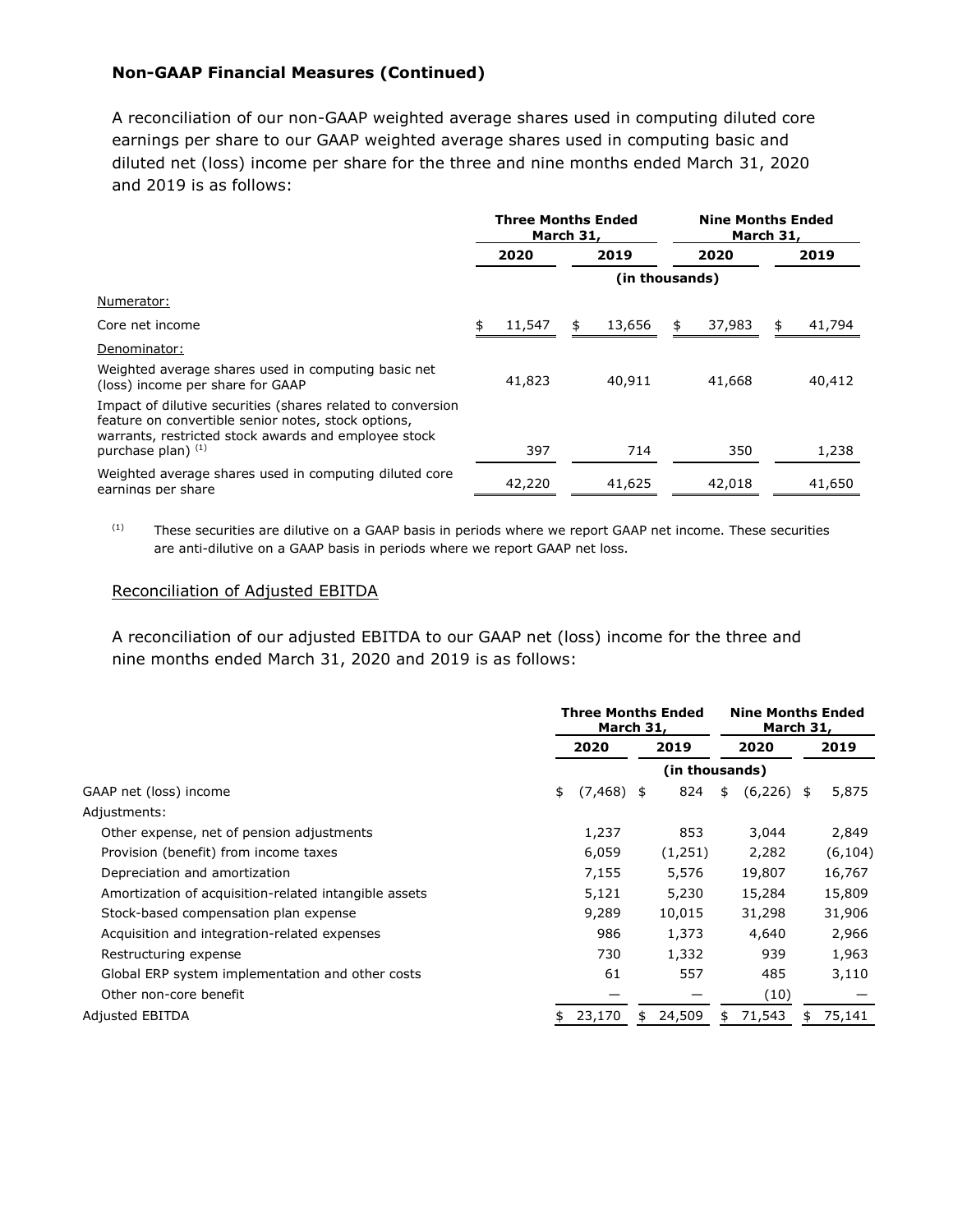# Adjusted EBITDA as a percent of Revenue

A reconciliation of adjusted EBITDA as a percent of revenue to GAAP net (loss) income as a percent of revenue for the three and nine months ended March 31, 2020 and 2019 is as follows:

|                                                       |       | Three Months Ended<br>March 31, |       | <b>Nine Months Ended</b><br>March 31, |
|-------------------------------------------------------|-------|---------------------------------|-------|---------------------------------------|
|                                                       | 2020  | 2019                            | 2020  | 2019                                  |
| GAAP net (loss) income as a percent of revenue        | (7%)  | $1\%$                           | (2%)  | 2%                                    |
| Adjustments:                                          |       |                                 |       |                                       |
| Other expense, net of pension adjustments             | $1\%$ | $1\%$                           | $1\%$ | $1\%$                                 |
| Provision (benefit) from income taxes                 | 5%    | $(1\%)$                         | $1\%$ | $(2\%)$                               |
| Depreciation and amortization                         | 7%    | 5%                              | 6%    | 5%                                    |
| Amortization of acquisition-related intangible assets | 5%    | 5%                              | 5%    | 5%                                    |
| Stock-based compensation plan expense                 | 8%    | 9%                              | 10%   | 10%                                   |
| Acquisition and integration-related expenses          | $1\%$ | $1\%$                           | $1\%$ | $1\%$                                 |
| Restructuring expense                                 | $1\%$ | $1\%$                           | 0%    | $1\%$                                 |
| Global ERP system implementation and other costs      | 0%    | $1\%$                           | 0%    | $1\%$                                 |
| Adjusted EBITDA as a percent of revenue               | 21%   | 23%                             | 22%   | 24%                                   |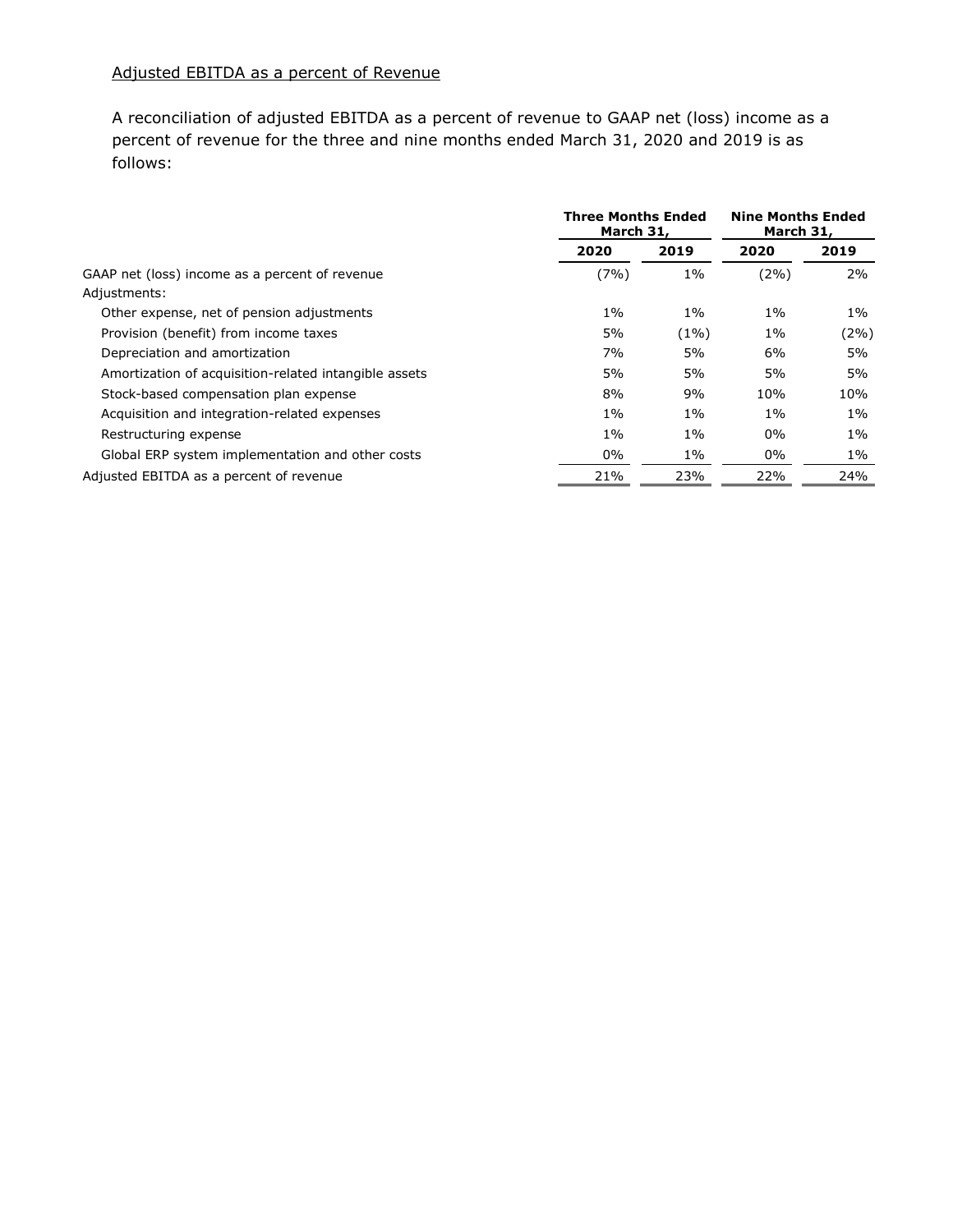# **About Bottomline Technologies**

Bottomline Technologies (Nasdaq: EPAY) helps make complex business payments simple, smart, and secure. Corporations and banks rely on us for state of the art domestic and international payments, efficient cash management, payment processing, bill review and fraud detection, behavioral analytics and regulatory compliance solutions. Thousands of corporations around the world benefit from Bottomline solutions. Headquartered in Portsmouth, NH, Bottomline delights customers through offices across the U.S., Europe, and Asia-Pacific. For more information visit www.bottomline.com.

In connection with this earning's release and our associated conference call, we will be posting additional material financial information (such as financial results, non-GAAP financial projections and non-GAAP to GAAP reconciliations) within the "Investors" section of our website at www.bottomline.com/us/about/investors.

# *Cautionary Language*

*This press release and our responses to questions on our conference call discussing our quarterly results may contain "forward-looking statements" within the meaning of the Private Securities Litigation Reform Act of 1995, including statements reflecting our expectations about our ability to execute on our strategic plans, achieve future growth and profitability, achieve financial goals, expand margins and increase shareholder value. Any statements that are not statements of historical fact (including but not limited to statements containing the words "likely," "should," "may," "believes," "plans," "anticipates," "expects," "forecasts," "look forward", "opportunities," "confident", "trends," "future," "estimates," "targeted" and similar expressions) should be considered to be forward-looking statements. Actual results may differ materially from those indicated by such forward looking statements as a result of various important factors including, among others, competition, market demand, technological change, strategic relationships, recent acquisitions, international operations and general economic conditions, and including the potential effects of the COVID-19 pandemic on any of the foregoing. For additional discussion of factors that could impact Bottomline Technologies' operational and financial results, refer to our Form 10-K for the fiscal year ended June 30, 2019 and the subsequently filed Form 10-Q's and Form 8-K's or amendments thereto. Statements about the effects of the current and near-term market and macroeconomic environment on Bottomline, including on its business, operations, financial performance and prospects, may constitute forward-looking statements, and are based on assumptions that involve risks and uncertainties that are subject to change based on various important factors (some of which are beyond Bottomline's control), including the scope and duration of the pandemic, actions taken by governmental authorities in response to the pandemic, and the direct and indirect impact of the pandemic on Bottomline, our customers and third parties. Any forward-looking statements represent our views only as of today and should not be relied upon as representing our views as of any subsequent date. We do not assume any obligation to update any forward-looking statements to reflect events or circumstances after today's date or to reflect the occurrence of unanticipated events.*

# **Media Contact:**

Rick Booth Bottomline Technologies 603.501.6270 [rbooth@bottomline.com](mailto:rbooth@bottomline.com)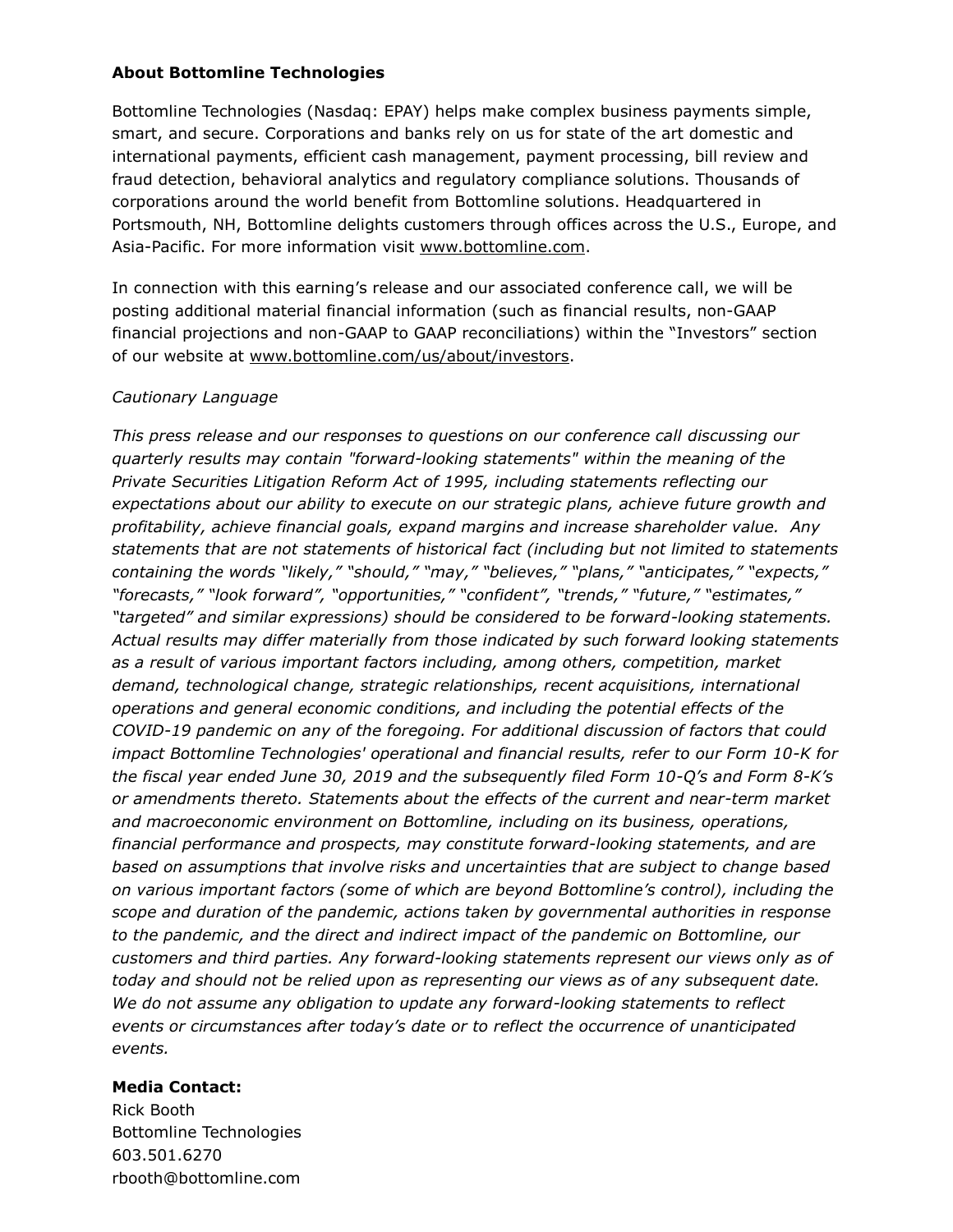# **Bottomline Technologies Unaudited Condensed Consolidated Statement of Operations (in thousands, except per share amounts)**

|                                                       | <b>Three Months Ended</b><br>March 31, |    |         | <b>Nine Months Ended</b><br>March 31, |              |    |           |  |
|-------------------------------------------------------|----------------------------------------|----|---------|---------------------------------------|--------------|----|-----------|--|
|                                                       | 2020                                   |    | 2019    |                                       | 2020         |    | 2019      |  |
| Revenues:                                             |                                        |    |         |                                       |              |    |           |  |
| Subscriptions                                         | \$<br>87,531                           | \$ | 75,502  |                                       | \$251,682    |    | \$216,558 |  |
| Software licenses                                     | 1,546                                  |    | 3,802   |                                       | 6,922        |    | 13,979    |  |
| Service and maintenance                               | 21,732                                 |    | 25,856  |                                       | 70,618       |    | 80,047    |  |
| Other                                                 | 906                                    |    | 1,278   |                                       | 2,360        |    | 3,137     |  |
| Total revenues                                        | 111,715                                |    | 106,438 |                                       | 331,582      |    | 313,721   |  |
| Cost of revenues:                                     |                                        |    |         |                                       |              |    |           |  |
| Subscriptions                                         | 34,670                                 |    | 31,623  |                                       | 100,884      |    | 94,644    |  |
| Software licenses                                     | 82                                     |    | 226     |                                       | 400          |    | 667       |  |
| Service and maintenance                               | 12,534                                 |    | 12,818  |                                       | 38,516       |    | 38,052    |  |
| Other                                                 | 643                                    |    | 1,046   |                                       | 1,663        |    | 2,461     |  |
| Total cost of revenues                                | 47,929                                 |    | 45,713  |                                       | 141,463      |    | 135,824   |  |
| Gross profit                                          | 63,786                                 |    | 60,725  |                                       | 190,119      |    | 177,897   |  |
| Operating expenses:                                   |                                        |    |         |                                       |              |    |           |  |
| Sales and marketing                                   | 27,370                                 |    | 25,165  |                                       | 80,046       |    | 70,772    |  |
| Product development and engineering                   | 18,000                                 |    | 16,887  |                                       | 54,628       |    | 50,267    |  |
| General and administrative                            | 13,734                                 |    | 13,175  |                                       | 41,840       |    | 38,944    |  |
| Amortization of acquisition-related intangible assets | 5,121                                  |    | 5,230   |                                       | 15,284       |    | 15,809    |  |
| Total operating expenses                              | 64,225                                 |    | 60,457  |                                       | 191,798      |    | 175,792   |  |
| (Loss) income from operations                         | (439)                                  |    | 268     |                                       | (1,679)      |    | 2,105     |  |
| Other expense, net                                    | (970)                                  |    | (695)   |                                       | (2, 265)     |    | (2, 334)  |  |
| Loss before income taxes                              | (1,409)                                |    | (427)   |                                       | (3,944)      |    | (229)     |  |
| Income tax (provision) benefit                        | (6,059)                                |    | 1,251   |                                       | (2, 282)     |    | 6,104     |  |
| Net (loss) income                                     | \$<br>$(7,468)$ \$                     |    | 824     | \$                                    | $(6,226)$ \$ |    | 5,875     |  |
| Net (loss) income per share:                          |                                        |    |         |                                       |              |    |           |  |
| <b>Basic</b>                                          | \$<br>(0.18)                           | \$ | 0.02    | \$                                    | $(0.15)$ \$  |    | 0.15      |  |
| <b>Diluted</b>                                        | \$<br>(0.18)                           | \$ | 0.02    | \$                                    | (0.15)       | \$ | 0.14      |  |
| Shares used in computing net (loss) income per share: |                                        |    |         |                                       |              |    |           |  |
| <b>Basic</b>                                          | 41,823                                 |    | 40,911  |                                       | 41,668       |    | 40,412    |  |
| <b>Diluted</b>                                        | 41,823                                 |    | 41,625  |                                       | 41,668       |    | 41,650    |  |